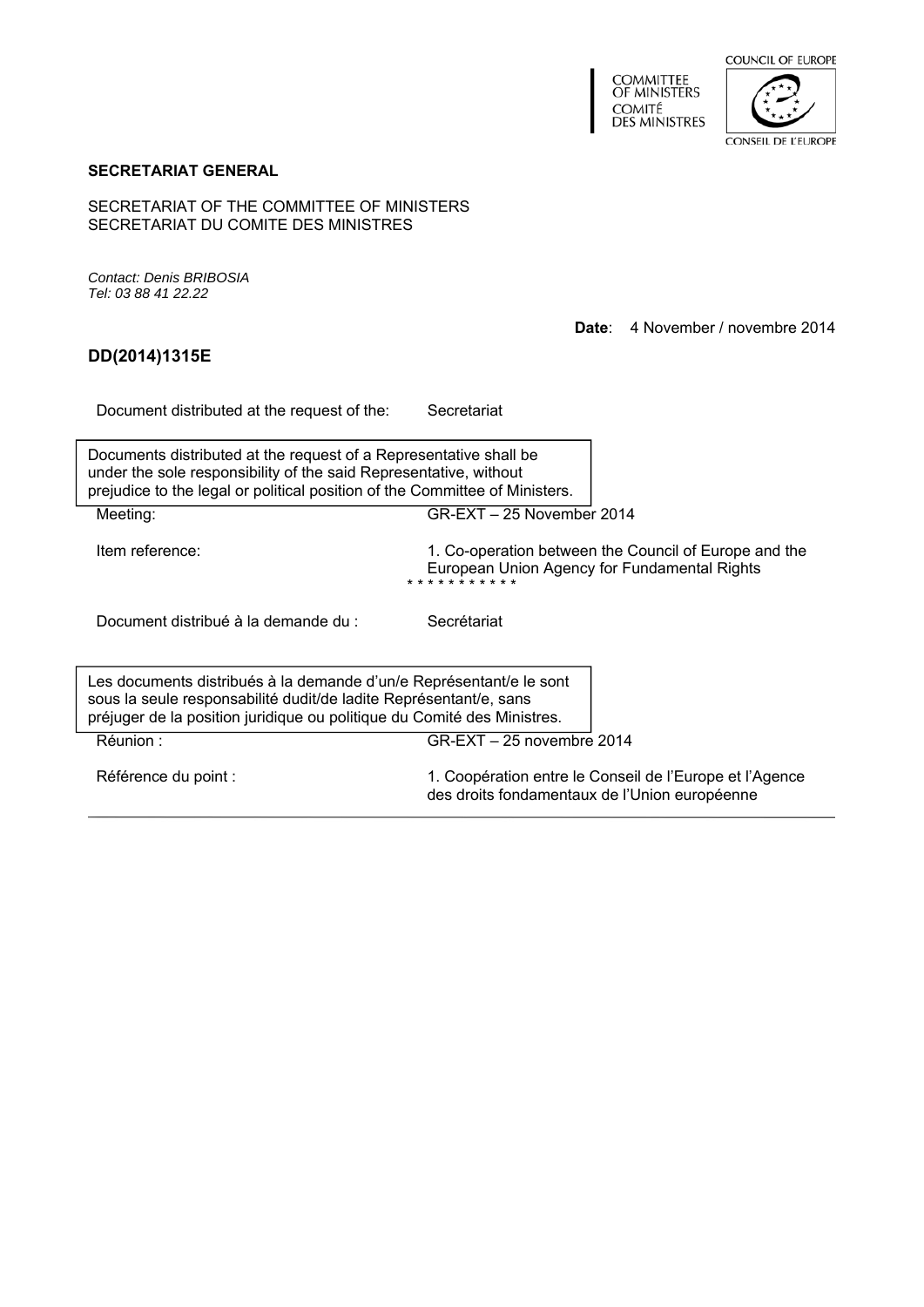Documents distributed at the request of a Representative shall be under the sole responsibility of the said Representative, without prejudice to the legal or political position of the Committee of Ministers. / Les documents distribués à la demande d'un/e Représentant/e le sont sous la seule responsabilité dudit/de ladite Représentant/e, sans préjuger de la position juridique ou politique du Comité des Ministres.

## **Overview of the cooperation between the European Union Agency for Fundamental Rights and the Council of Europe**

*(1 July 2013 – 30 June 2014)* 

## **Part I. Objectives, methods and review of cooperation**

### **1. Introduction**

The cooperation between the European Union Agency for Fundamental Rights (the Agency or FRA) and the Council of Europe (CoE) is based on the FRA Founding Regulation<sup>1</sup> and on the Agreement between the European Community and the Council of Europe on cooperation between the European Union Agency for Fundamental Rights and the Council of Europe, which was adopted in 2008.2 This Agreement established a general cooperation framework with the aim of avoiding duplication and ensuring complementarity and added value to the work of the Agency and the CoE. Pursuant to Article 23 of the Agreement, based on a positive evaluation of the cooperation, the Council of Europe and the European Union decided not to revise the Agreement for the time-being as it provides for an appropriate and flexible instrument for cooperation.

The cooperation between the Agency and the CoE has been evolving continuously in recent years towards an improved coordination of activities and synergies between both organisations. This document presents key objectives and methods of this cooperation and provides concrete examples of cooperation activities in relevant fields from the period 1 July 2013 – 30 June 2014.

## **2. Key objectives – What do we want to achieve together and in which areas?**

The key objectives and strategic priorities of the cooperation relate to the promotion and protection of human rights, as identified through a thorough exchange of views between the Agency and the CoE. The cooperation between the two organisations mainly focuses on:

- Developing joint projects in areas of mutual concern;
- Engaging in dialogue with stakeholders in order to improve the situation of fundamental rights in Europe;
- Coordinating communication activities to increase awareness regarding fundamental rights;
- Informing each other on the results of activities of each organisation;
- Exchanging data and consulting each other at operational level.

The cooperation takes place within specific thematic areas of the Agency's Multi-Annual Framework (2013 – 2017), which has been agreed upon by the Council of the European Union and adopted on 11 March 20133:

- a) Access to justice;
- b) Victims of crime, including compensation to victims of crime;
- c) Information society and, in particular, respect for private life and protection of personal data;
- d) Roma integration;
- e) Judicial cooperation, except in criminal matters;
- f) Rights of the child;

l 1 Council Regulation (EC) No 168/2007 of 15 February 2007 establishing a European Union Agency for Fundamental Rights, OJ L 53, 22.2.2007, p. 1.

<sup>&</sup>lt;sup>2</sup> Agreement between the European Community and the Council of Europe on cooperation between the European Union Agency for Fundamental Rights and the Council of Europe, OJ L 186, 15.7.2008, p. 7.

<sup>&</sup>lt;sup>3</sup> Council decision No 252/2013/EU of 11 March 2013 establishing a Multiannual Framework for 2013-2017 for the European Union Agency for Fundamental Rights , OJ L 79, 21.03.2013, p.1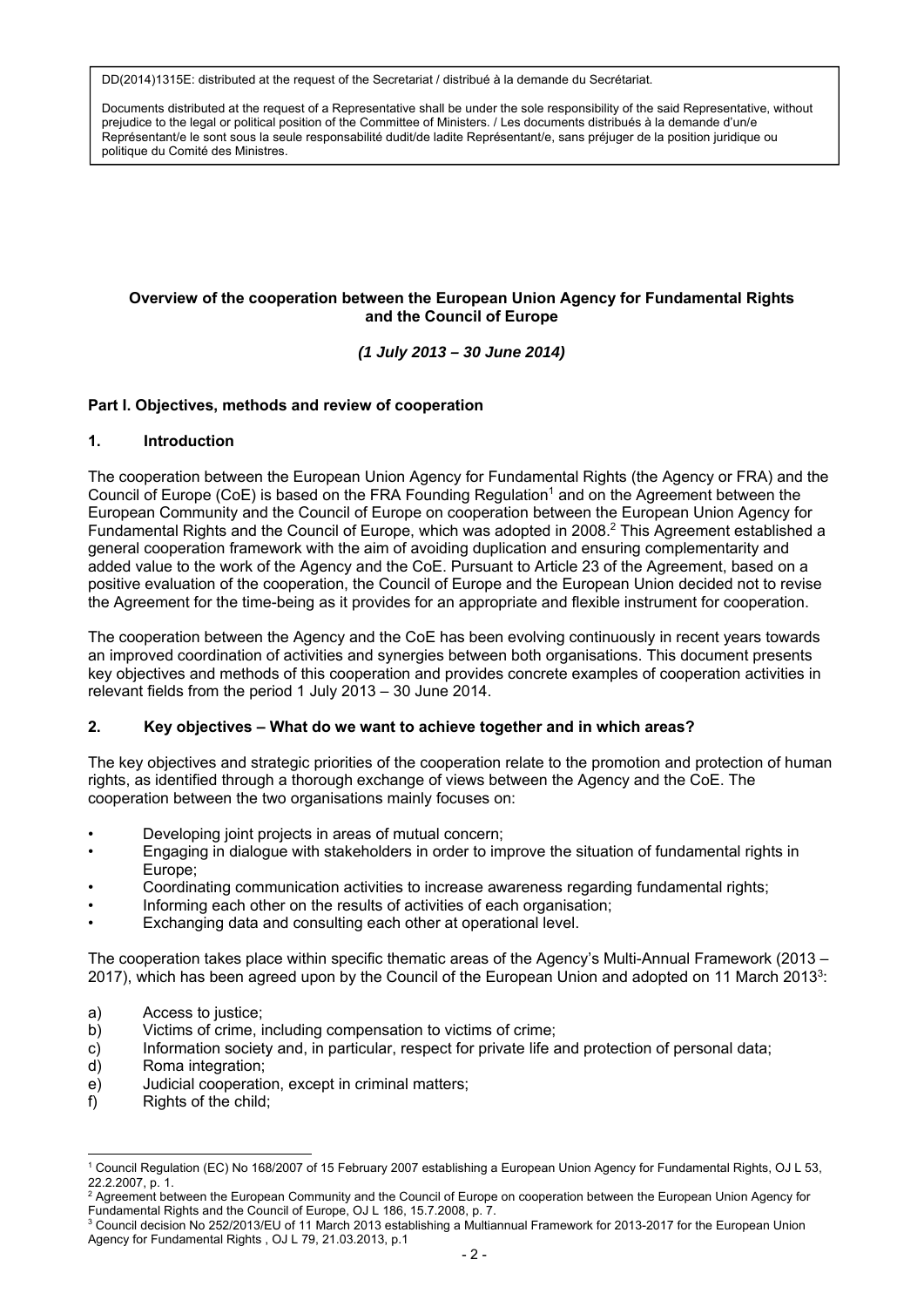Documents distributed at the request of a Representative shall be under the sole responsibility of the said Representative, without prejudice to the legal or political position of the Committee of Ministers. / Les documents distribués à la demande d'un/e Représentant/e le sont sous la seule responsabilité dudit/de ladite Représentant/e, sans préjuger de la position juridique ou politique du Comité des Ministres.

- g) Discrimination based on sex, race, colour, ethnic or social origin, genetic features, language, religion or belief, political or any other opinion, membership of a national minority, property, birth, disability, age or sexual orientation;
- h) Immigration and integration of migrants, visa and border control and asylum;<br>i) Racism. xenophobia and related intolerance.
- Racism, xenophobia and related intolerance.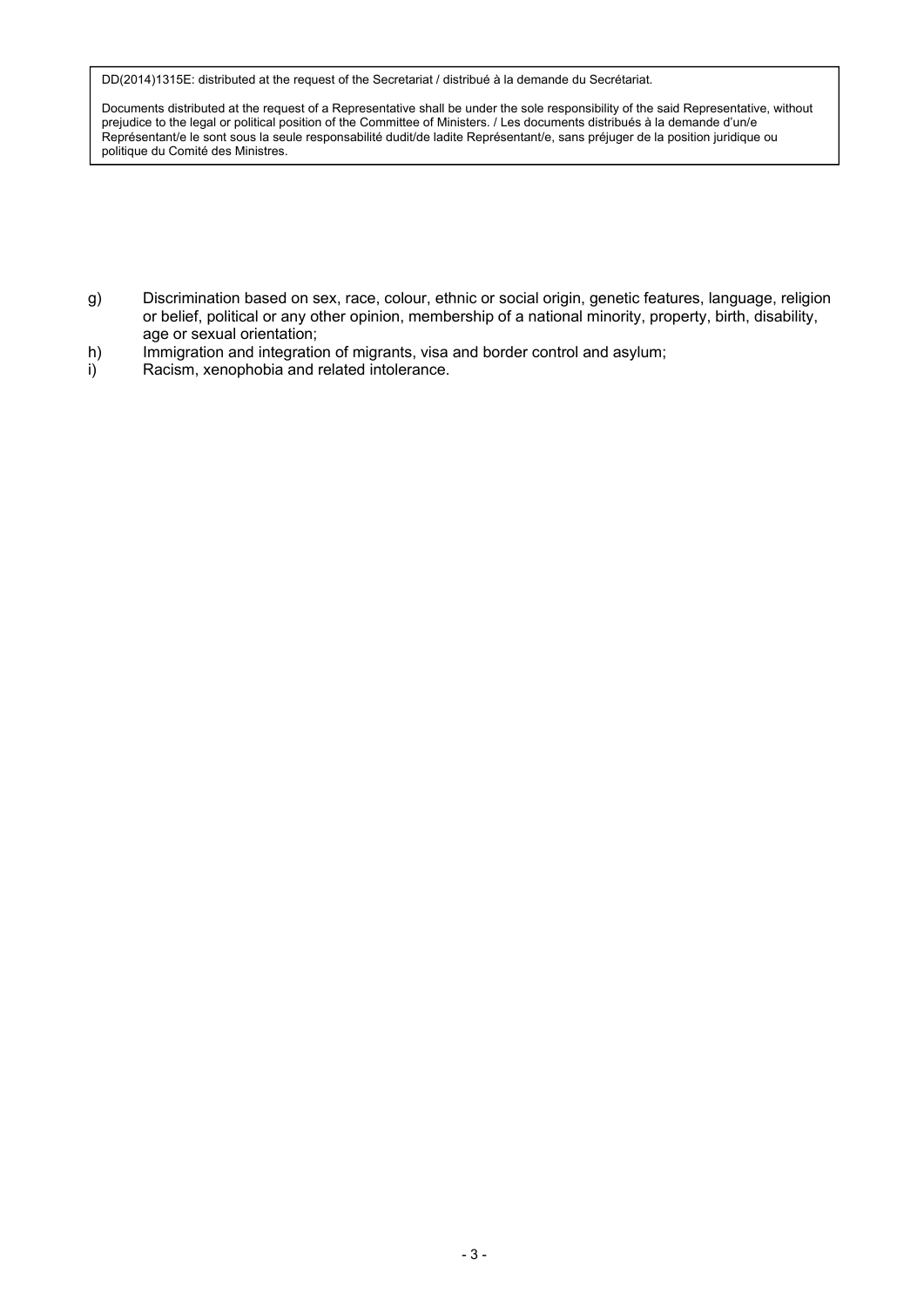Documents distributed at the request of a Representative shall be under the sole responsibility of the said Representative, without prejudice to the legal or political position of the Committee of Ministers. / Les documents distribués à la demande d'un/e Représentant/e le sont sous la seule responsabilité dudit/de ladite Représentant/e, sans préjuger de la position juridique ou politique du Comité des Ministres.

## **3. Methods and review of cooperation**

# **3.1. Permanent mechanisms of cooperation**

Different mechanisms laid down in the Agency's Founding Regulation and in the FRA-CoE Agreement ensure complementarity in the relationship between the Agency and the CoE. For instance, the CoE has appointed an independent member to the Management and Executive Boards of the FRA, while representatives of the CoE Secretariat are present as observers at FRA Management Board meetings. Moreover, once a year, a senior representative of the CoE is invited to address the FRA Management Board. This gives the opportunity for an exchange of views between the CoE and the FRA and keeps the FRA Management Board fully informed regarding key activities planned by the CoE. Annual exchanges of views between the Committee of Ministers' Rapporteur Group on External Relations (GR-EXT), the independent person appointed by the CoE, the Chair of the FRA Management Board and the FRA Director contribute further towards an efficient cooperation between the two organisations.

Moreover, the CoE is associated with the FRA's work with civil society organisations, mainly through the FRA's Fundamental Rights Platform. In 2014, the CoE, together with the Conference of INGOs, hosted a "The floor is yours" session entitled "From information to participation: increasing the contribution of civil society to the political decision-making process" at the 7th annual Fundamental Rights Platform meeting on 10 – 11 April in Vienna (see: http://fra.europa.eu/en/event/2014/7th-fundamental-rights-platform-meeting).

The Founding Regulation prescribes consultations between the FRA and the CoE during the preparation of the Agency's Annual Work Programmes and the Agency's Annual Report on fundamental rights issues (Article 9 of the FRA Founding Regulation). This ensures that CoE priorities, activities and findings are properly taken into account in key FRA documents in general, and in the FRA Annual Report in particular. In addition, Article 3 of the Agreement between the EU and the CoE on cooperation between the FRA and the CoE establishes that the Agency and the CoE shall each appoint a contact person to deal specifically with matters relating to their cooperation.

## **3.2. Forms of cooperation at operational level**

The operational cooperation between the FRA and the CoE is an ongoing day-to-day process. This cooperation takes various forms, such as: consultations on specific projects and activities; regular exchange of data and information; participation in inception meetings of projects; joint projects and activities; participation in respective civil society structures; granting of observer status in several CoE human rights monitoring and intergovernmental committees; and complementarily through mutual references to each other's work. The contact persons appointed by the CoE and the Agency are informed about these activities on a regular basis so that they can facilitate the whole process and ensure its continuity and consistency.

In this respect, the Agency cooperates at an operational level with a number of relevant bodies and services of the CoE, including the Registry of the European Court of Human Rights (ECtHR), the European Commission against Racism and Intolerance (ECRI), the European Committee of Social Rights (ECSR), the European Committee for the Prevention of Torture and Inhuman or Degrading Treatment or Punishment (CPT) as well as other human rights monitoring committees; the European Commission for the Efficiency of Justice (CEPEJ); the Office of the Commissioner for Human Rights; the Special Representative of the Secretary General for Roma Issues; the Congress of Local and Regional Authorities; the Conference of INGOs; as well as the Directorate General Human Rights and Rule of Law and the Directorate General of Democracy.

The FRA relies in its work on the standards set by the CoE and takes due account of the judgments of the ECtHR and the way they are being implemented, the decisions and conclusions of the European Committee of Social Rights, reports and activities of other CoE human rights monitoring bodies and intergovernmental committees, and reports of the CoE's Commissioner for Human Rights. For instance, throughout the FRA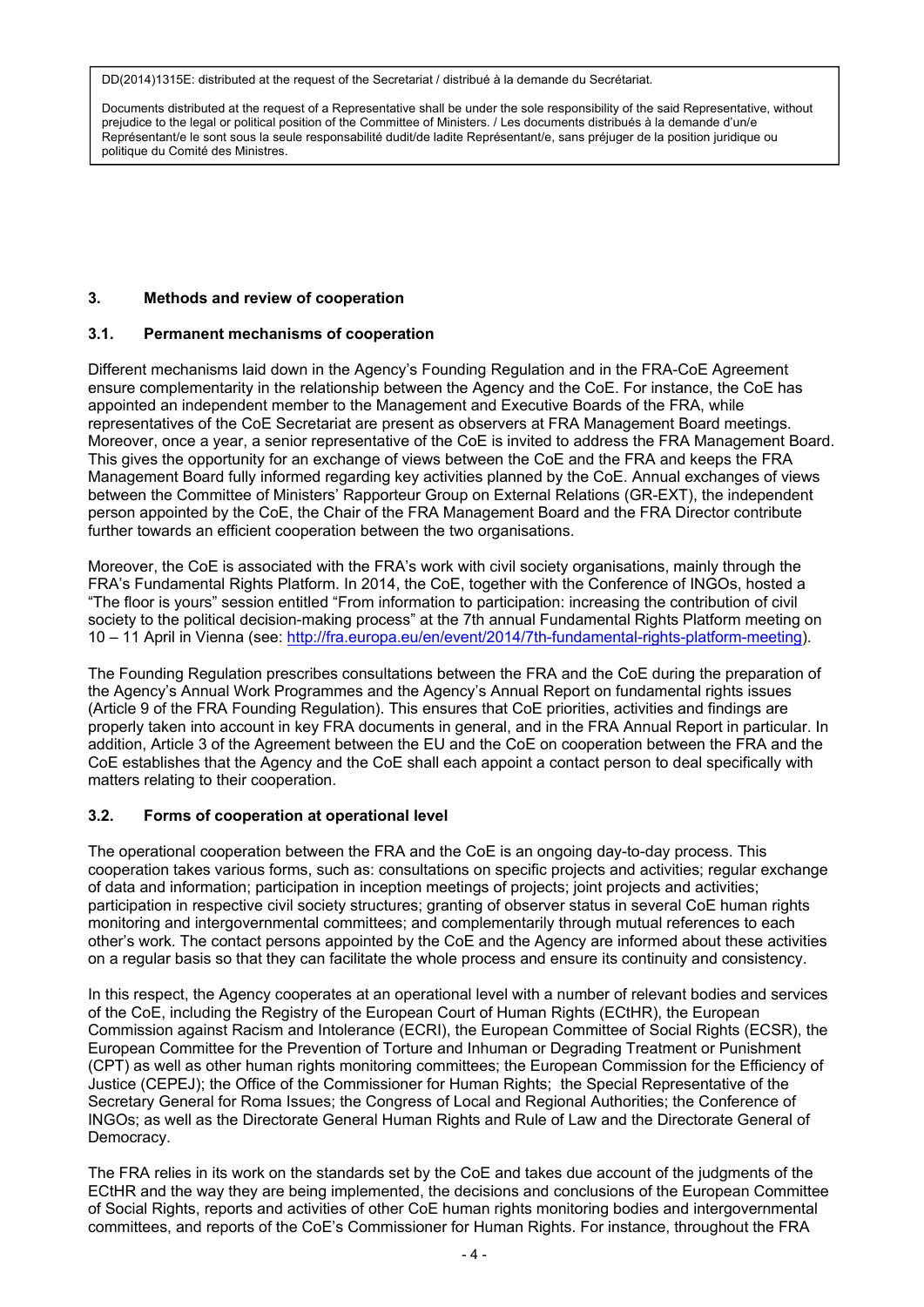Documents distributed at the request of a Representative shall be under the sole responsibility of the said Representative, without prejudice to the legal or political position of the Committee of Ministers. / Les documents distribués à la demande d'un/e Représentant/e le sont sous la seule responsabilité dudit/de ladite Représentant/e, sans préjuger de la position juridique ou politique du Comité des Ministres.

Annual Report, standards and findings of the CoE are consistently and extensively referred to (see especially Chapter 10: EU Member States and International Obligations,

http://fra.europa.eu/sites/default/files/annual-report-2013-chapter-10\_en.pdf). The CoE is also regularly invited to comment on FRA draft reports to ensure, amongst other things, that European human rights standards are properly reflected.

In turn, the work of the CoE is facilitated by the data and findings of the FRA. For example, the ECRI's fifth monitoring reports on Belgium and Germany and the fourth monitoring reports on Finland, Malta, the Netherlands, Portugal and Romania refer and use data and information of FRA research as evidence, in particular the EU-MIDIS survey and the survey of Jewish people's experiences and perceptions of hate crime, discrimination and anti-Semitism in EU Member States.4 Moreover, the Ad hoc Committee of Experts on Roma Issues (CAHROM) makes reference to FRA reports and surveys (e.g. EU-MIDIS Roma survey, FRA thematic reports on education, housing and gender) in its thematic reports.<sup>5</sup>

Such cross-references contribute to disseminate on a reciprocal basis the results of the respective activities of the CoE and the FRA. Reciprocal consultation and feedback, as well as participation at meetings and events, have become integral parts of the working methods of both organisations.

# **3.3. Review of cooperation**

Cooperation reviews are regularly undertaken. The Committee of Ministers' Rapporteur Group on External Relations (GR-EXT) and the FRA Management Board regularly review and assess progress in the cooperation during exchanges of views with the independent person appointed by the CoE, the Chair of the FRA Management Board and the FRA Director. In addition, the services of both organisations carry out regular reviews at different stages of activities and projects, while the regular exchange of information between the respective contact persons, as well as inter-institutional meetings contribute further towards an enhanced collaboration.

## **Part II. Projects and activities undertaken (1 July 2013 – 30 June 2014)**

## **1. Examples of inter-institutional and regulatory cooperation**

The independent person appointed by the CoE participated in the FRA Executive Board meetings (27 September and 12 December 2013, 21 February and 22 May 2014) and the FRA Management Board meetings (12 – 13 December 2013, 22 – 23 May 2014). The CoE Secretariat representative participated in all FRA Management Board meetings as observer, and the Director of Human Rights in the Directorate General Human Rights and Rule of Law had an exchange of views with the FRA Management Board on 12 December 2013.

On 26 November 2013, a member of the FRA Executive Board and Management Board and the FRA Director visited the CoE. They addressed the Rapporteur Group on External Relations (GR-EXT) of the Committee of Ministers and also met the CoE's Deputy Secretary General, the Secretary General of the Parliamentary Assembly of the CoE (PACE), the Secretary General of the Congress of Local and Regional Authorities, the Commissioner for Human Rights and high-level staff members in the CoE Secretariat. During these meetings, the FRA delegation discussed the cooperation between FRA and the CoE in wide-ranging areas.

l <sup>4</sup> http://www.coe.int/t/dghl/monitoring/ecri/Country-by-country/Belgium/BEL-CbC-V-2014-001-ENG.pdf; http://www.coe.int/t/dghl/monitoring/ecri/Country-by-country/Finland/FIN-CbC-IV-2013-019-ENG.pdf; http://www.coe.int/t/dghl/monitoring/ecri/Country-by-country/Germany/DEU-CbC-V-2014-002-ENG.pdf; http://www.coe.int/t/dghl/monitoring/ecri/Country-by-country/Malta/MLT-CbC-IV-2013-037-ENG.pdf; http://www.coe.int/t/dghl/monitoring/ecri/Country-by-country/Netherlands/NLD-CbC-IV-2013-039-ENG.pdf; http://www.coe.int/t/dghl/monitoring/ecri/Country-by-country/Portugal/PRT-CbC-IV-2013-020-ENG.pdf; http://www.coe.int/t/dghl/monitoring/ecri/Country-by-country/Romania/ROM-CbC-IV-2014-019-ENG.pdf. 5 http://hub.coe.int/cahrom1.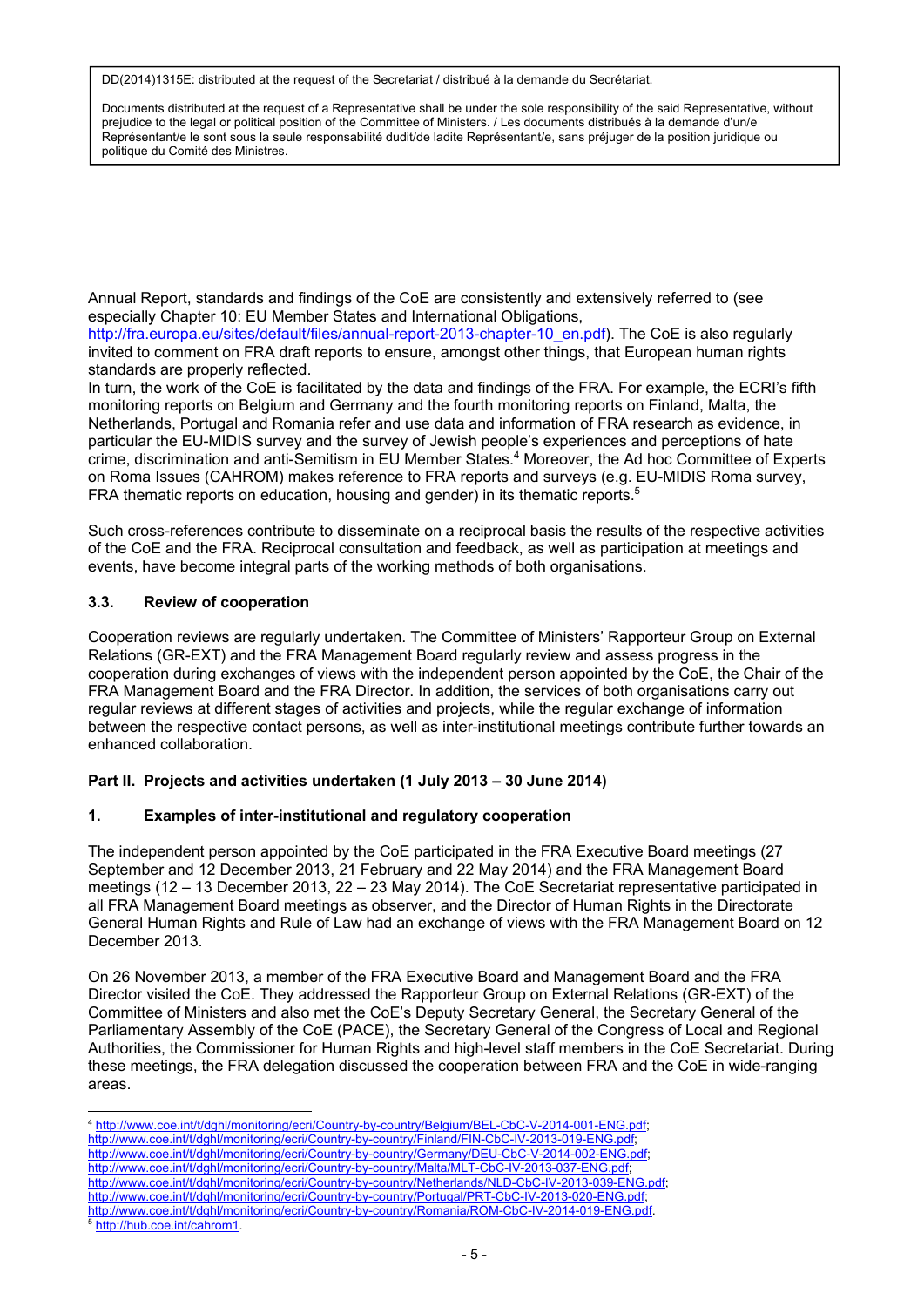Documents distributed at the request of a Representative shall be under the sole responsibility of the said Representative, without prejudice to the legal or political position of the Committee of Ministers. / Les documents distribués à la demande d'un/e Représentant/e le sont sous la seule responsabilité dudit/de ladite Représentant/e, sans préjuger de la position juridique ou politique du Comité des Ministres.

The CoE Secretariat representative participates as observer in the regular meetings of the Management Board's Annual Report Editorial Committee (AREDIT). The AREDIT Committee was created to assist in the preparation of the Annual Report's adoption by the FRA Management Board. It considers the first draft of the text and provides comments and recommendations on the operational services.

#### **2. Other contacts and coordination activities at inter-institutional level**

On 31 January 2014, the Management Board Chairperson and a FRA staff member participated in the ECtHR's opening of the judicial year and the annual high-level seminar.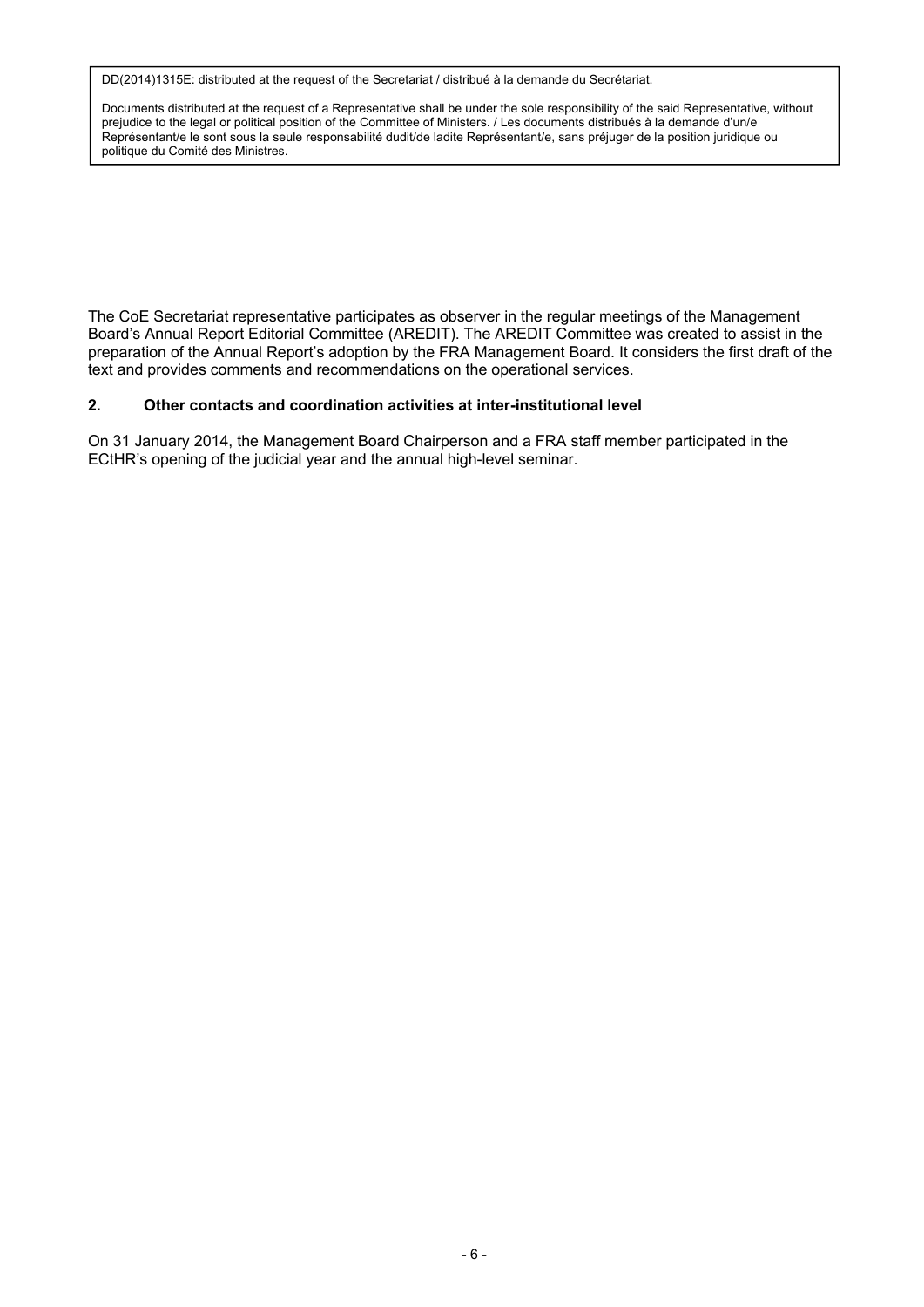Documents distributed at the request of a Representative shall be under the sole responsibility of the said Representative, without prejudice to the legal or political position of the Committee of Ministers. / Les documents distribués à la demande d'un/e Représentant/e le sont sous la seule responsabilité dudit/de ladite Représentant/e, sans préjuger de la position juridique ou politique du Comité des Ministres.

On 3 March 2014, in Paris, the FRA Director addressed the PACE Committee on Legal Affairs and Human Rights. The hearing concerned the preparation of a PACE report on European institutions and human rights.

The PACE Committee on Equality and Non-Discrimination visited FRA on 4 March 2014 and engaged in a discussion with the Director and FRA staff on the respective work in the area of non-discrimination and equality.

The FRA Director met with the PACE President at the Agency's premises in Vienna on 17 March 2014. FRA and the PACE President discussed areas of current and future cooperation, including enhanced contacts between the two organisations in order to facilitate exchanges of data, as well as awareness-raising both among PACE members and national parliamentarians more generally.

The Chairperson of the FRA Management Board participated in a panel debate on human rights at the Congress of Local and Regional Authorities in Strasbourg on 25 March 2014.

On 5 May 2014, the FRA Director welcomed the Permanent Representatives to the CoE. The aim of the meeting was to exchange views on FRA activities and cooperation with the CoE. More than 15 Ambassadors to the Council of Europe met the Director and senior FRA staff to discuss recent FRA activities, achievements and cooperation activities with the CoE.

The FRA Director participated in the 124th Session of the CoE Committee of Ministers on 6 May 2014 in Vienna as part of the EU Delegation.

The FRA Director addressed the first meeting of the CoE European Committee for Social Cohesion, Human Dignity and Equality (CDDECS), which took place in Strasbourg on 3 – 5 June 2014. He spoke at the roundtable on guaranteeing equality and equal dignity for all, focusing on access to justice in the context of equality.

The FRA Director addressed the CoE Steering Committee for Human Rights (CDDH) on fundamental rights challenges in Europe and the work of FRA on 26 June 2014 in Strasbourg. The Director also met with the new Special Representative of the Secretary General for Roma Issues on 8 July 2014.

#### **3. Examples of joint projects and other types of operational cooperation in different thematic areas**

## **3.1. FRA-CoE Joint Projects**

*Launch, updates and translations of the Handbook on European data protection law:* 

On 28 January 2014 (Data Protection Day), FRA and the CoE, together with the Registry of the ECtHR, launched a practical guide to European data protection law in English. The handbook is the first comprehensive guide to Council of Europe and European Union law on data protection, taking into account the case law of the ECtHR and the Court of Justice of the European Union. It explains how data protection is regulated under EU law as well as the CoE Convention for the Protection of Individuals with regard to Automatic Processing of Personal Data, and other CoE instruments.

On 5 June 2014, at the European Conference of Data Protection Authorities in Strasbourg, an updated edition of the handbook on European data protection law was launched and also made available in four additional languages: French, German, Greek and Italian. The handbook will be published in 21 official languages of the EU.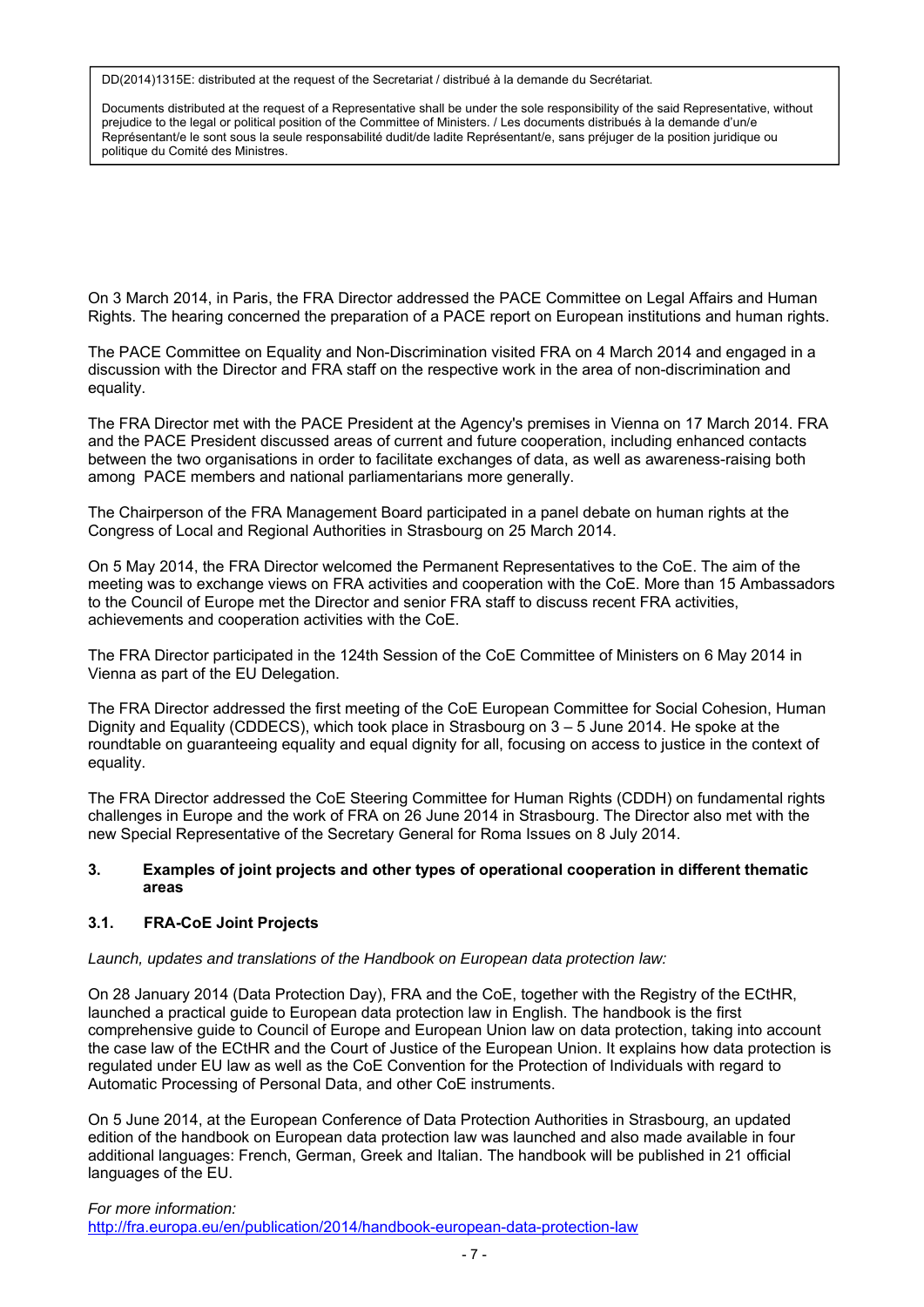Documents distributed at the request of a Representative shall be under the sole responsibility of the said Representative, without prejudice to the legal or political position of the Committee of Ministers. / Les documents distribués à la demande d'un/e Représentant/e le sont sous la seule responsabilité dudit/de ladite Représentant/e, sans préjuger de la position juridique ou politique du Comité des Ministres.

& http://www.echr.coe.int/Pages/home.aspx?p=echrpublications/other.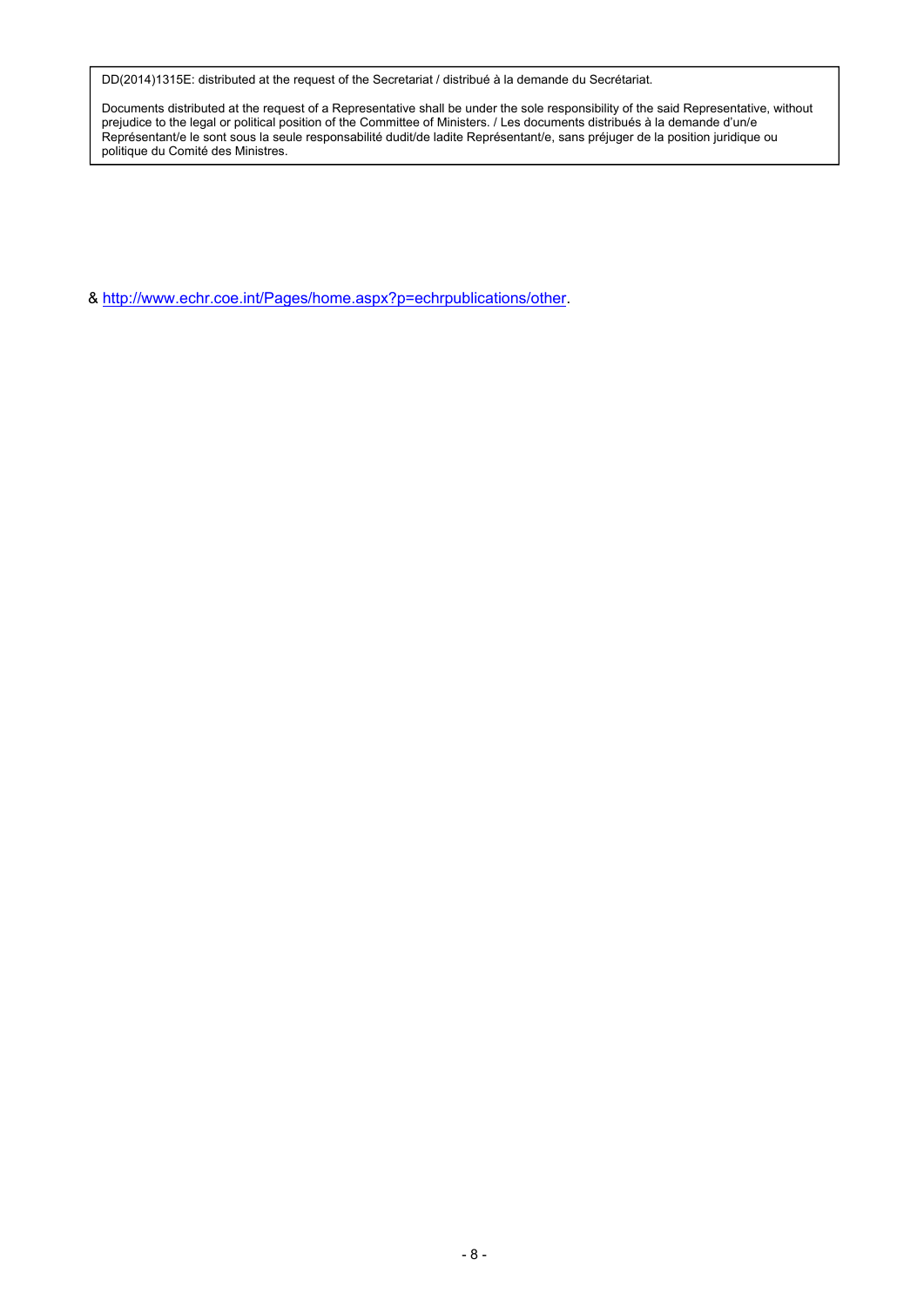Documents distributed at the request of a Representative shall be under the sole responsibility of the said Representative, without prejudice to the legal or political position of the Committee of Ministers. / Les documents distribués à la demande d'un/e Représentant/e le sont sous la seule responsabilité dudit/de ladite Représentant/e, sans préjuger de la position juridique ou politique du Comité des Ministres.

Update of the Handbook on European law relating to asylum, borders and immigration and launch of *additional language versions:* 

On 27 June 2014, the ECtHR and FRA launched an update of their guide to European law on asylum, borders and immigration. As well as updating the material contained in the handbook published last year in English, French, German and Italian, translations in Bulgarian, Croatian, Greek and Hungarian were launched. Additional language versions are in preparation.

#### *For more information:*

http://fra.europa.eu/en/publication/2013/handbook-european-law-relating-asylum-borders-and-immigration & http://www.echr.coe.int/Pages/home.aspx?p=echrpublications/other.

### *Preparation of upcoming handbooks:*

On 12 May 2014, FRA held an inception meeting for drafting the handbook of European law on the rights of the child with the FRA contractor, the Registry of the ECtHR and the CoE's Children's Rights Division. The meeting covered the content and organisational aspects of the handbook's drafting during 2014.

During its plenary meeting on 5 – 6 December 2013, the European Commission for the Efficiency of Justice (CEPEJ) formally agreed to cooperation with FRA on a handbook on access to justice in Europe. A follow-up discussion on the choice of specific CEPEJ experts to be involved in the project took place during the meeting of the CEPEJ's Working Group on quality of justice (CEPEJ-GT-QUAL) on 3 – 4 April 2014.

An update of the FRA/ECtHR non-discrimination handbook is planned for 2016.

## **3.2 Operational cooperation in different thematic areas**

#### *Racism, xenophobia and related intolerance*

The FRA Director took part in a panel on European legal standards on hate speech at a conference entitled 'The hate factor in political speech' on 18 September 2013 in Warsaw. The conference was organised by the Polish Ministry of Administration and Digitalisation and the Council of Europe in partnership with the EEA and Norway Grants.

On 21 – 22 October 2013, FRA took part in the High-Level Conference on Combating Racism, Xenophobia and Intolerance in Europe held in Yerevan. The conference was organised in the framework of the Armenian chairmanship of the CoE's Committee of Ministers. It addressed issues related to racism and xenophobia in political discourse, as well as topics related to combating hate speech and racial stereotypes in social networks and media. It also looked at the role of human rights institutions in combating racial and ethnic discrimination in Europe. The two-day conference was attended by high-level state representatives, international and independent experts, and representatives of international organisations.

On 11 November 2013, FRA hosted a stakeholder meeting in Vilnius to discuss ways forward in combating anti-Semitism in the EU. The meeting was attended by the Executive Secretary to CoE''s European Commission against Racism and Intolerance (ECRI).

On 12 – 13 November 2013, the Fundamental Rights Conference, co-organised by FRA and the Lithuanian Presidency of the Council of the European Union, took place in Vilnius. The subject was "Combating hate crime in the EU: Giving victims a face and a voice". The Director General of Democracy at the CoE as well as the Director of Human Rights in the CoE's Directorate General Human Rights and Rule of Law addressed the event. The Executive Secretary to ECRI attended. The "No Hate Speech Movement" campaign was presented at a workshop of the conference.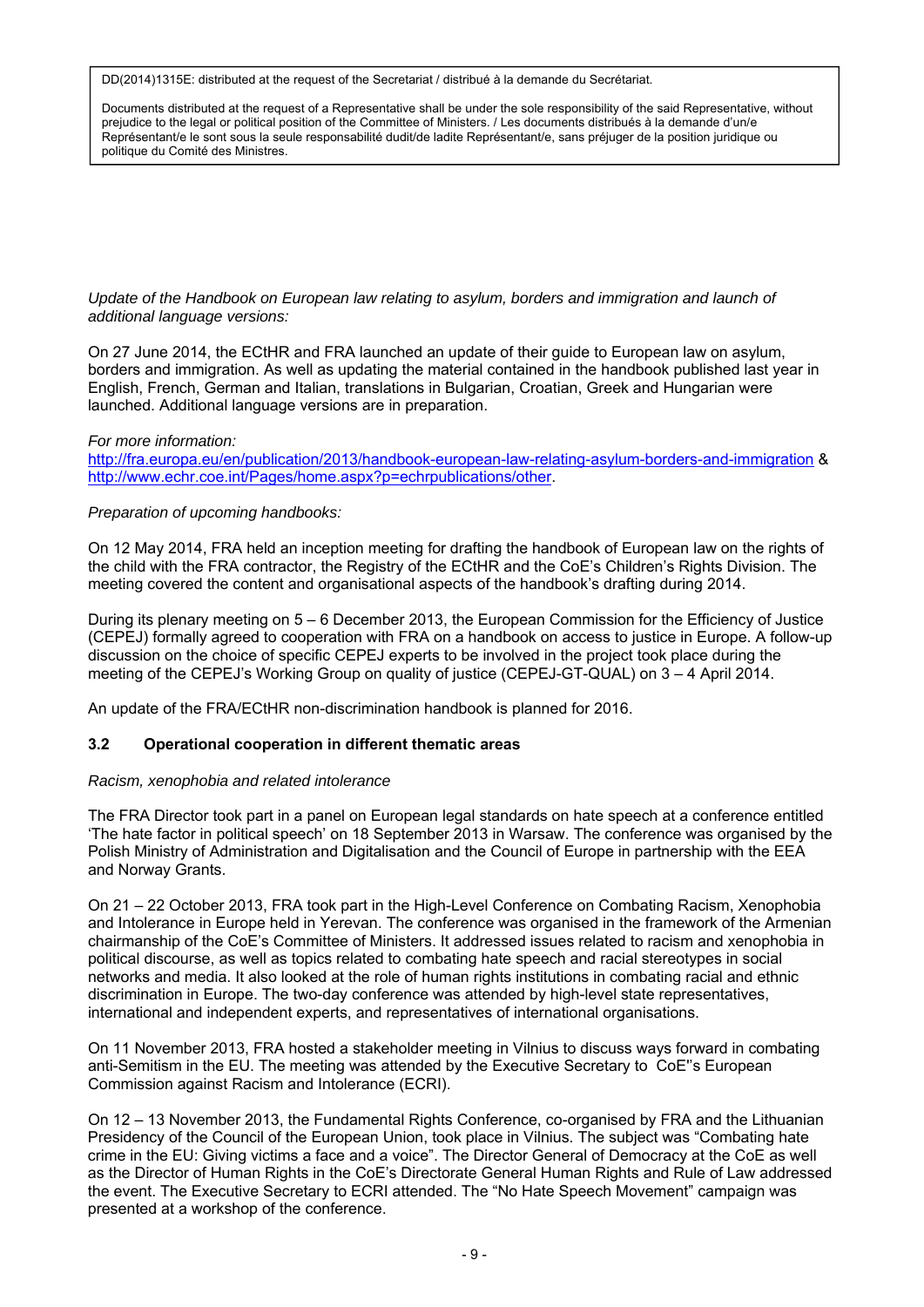Documents distributed at the request of a Representative shall be under the sole responsibility of the said Representative, without prejudice to the legal or political position of the Committee of Ministers. / Les documents distribués à la demande d'un/e Représentant/e le sont sous la seule responsabilité dudit/de ladite Représentant/e, sans préjuger de la position juridique ou politique du Comité des Ministres.

*For more information:*  http://fra.europa.eu/en/event/2013/fundamental-rights-conference-2013.

On 25 November 2013, FRA took part in the multi-stakeholder conference organised by the Advisory Committee on the Framework Convention for the Protection for National Minorities (FCNM), participating in the panel addressing minority protection and the FCNM in the work of partner international organisations.

*For more information:*  http://www.coe.int/t/dghl/monitoring/minorities/6\_Resources/PDF\_FCNM\_15th\_Anniv\_Programme\_en.pdf

On 12 March 2014, FRA organised a stakeholder/expert meeting on the FRA EU-MIDIS II survey in Vienna. ECRI was one of the stakeholders attending.

On 21 March 2014 (International Day for the Elimination of Racial Discrimination), ECRI, FRA and the OSCE Office for Democratic Institutions and Human Rights (ODIHR) issued a joint statement on the central role that political leaders have to play in countering racism and hate crime.

On 28 - 29 April 2014, FRA and the Greek Presidency of the Council of the European Union organised a seminar in Thessaloniki on how to combat hate crime in the EU. The Executive Secretary to the ECRI participated in the seminar, with the member of ECRI in respect of the United Kingdom also giving a presentation. The seminar was further attended by the General Rapporteur on Combating Racism and Intolerance of the PACE Committee on Equality and Non-Discrimination and a representative of the Office of the CoE's Commissioner for Human Rights.

On 22 – 23 May 2014, FRA took part in a seminar on the role of national specialised bodies in supporting local authorities in the fight against racism and intolerance, organised by ECRI. During the event FRA presented its modes of cooperation with local and regional actors and explained how it contributed positively to the development of its online toolkit for public officials "Joining up fundamental rights".

## **Co-operation related to Roma**

On 4, 14 and 15 October and on 5 November 2013, FRA participated in a series of launch events organised by the CoE to introduce the ROMACT and ROMED II projects in Hungary, Bulgaria, Romania and Slovakia respectively. In the framework of the ROMERO partnership, the CoE projects were also presented in cooperation with the Open Society Foundation's Making the Most of EU Funds for Roma Inclusion project and the FRA's project on Local Engagement for Roma Inclusion (LERI). FRA participation in the ROMERO launch events was the beginning of an on-going cooperation with the CoE that carried into the first half of 2014 to look for synergies and complementarities between the ROMED II/ROMACT projects and the LERI project.

On 24 October 2013, FRA hosted a meeting of the Coalition of International Organisations on Roma Inclusion, which includes FRA, the European Commission, CoE, the CoE Development Bank, the World Bank, the Norway Grants, Open Society Foundations and the United Nations Office of the High Commissioner for Human Rights (OHCHR). The meeting discussed the Coalition's objectives, opportunities, and its role in the context of recent developments concerning Roma inclusion at the local level. The potential for synergies and coordination was also explored.

On 19 – 20 February 2014, FRA hosted the 4th meeting of the FRA-Member States Ad-hoc Working Party on Roma Integration. It brought together National Roma Contact Points as well as representatives from the European Commission, FRA Scientific Committee, Eurostat, Eurofund, the United Nations Development Programme (UNDP), the CoE (the Special Representative of the Secretary General for Roma Issues and his support team), the European Economic Area (EEA) and Norway Grants. The focus of the meeting was on the development of an indicator framework on Roma integration in the framework of the Charter of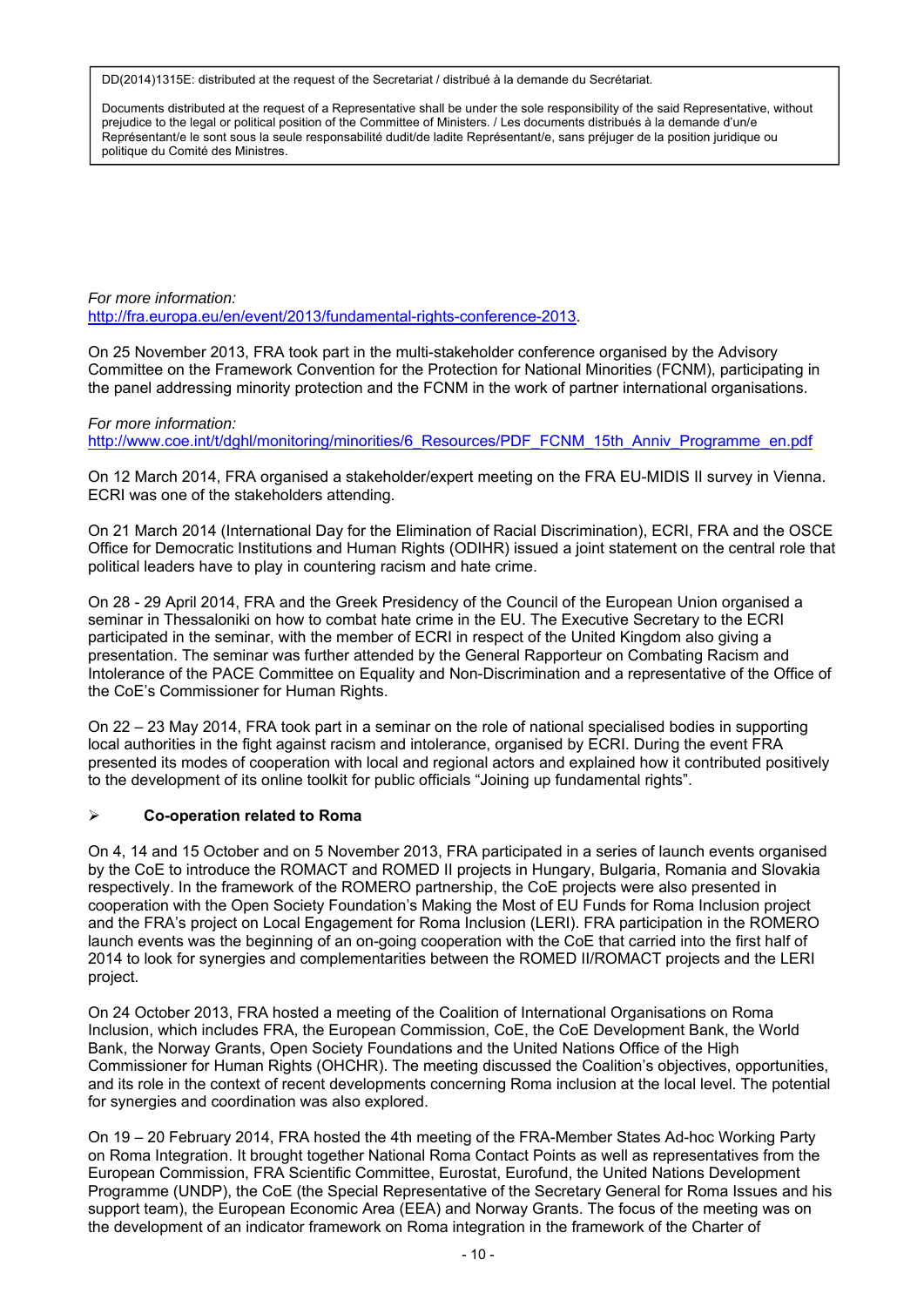Documents distributed at the request of a Representative shall be under the sole responsibility of the said Representative, without prejudice to the legal or political position of the Committee of Ministers. / Les documents distribués à la demande d'un/e Représentant/e le sont sous la seule responsabilité dudit/de ladite Représentant/e, sans préjuger de la position juridique ou politique du Comité des Ministres.

Fundamental Rights of the EU and in line with the Europe 2020 strategy. The meeting provided an opportunity for participants to share experiences and discuss existing approaches to monitor progress in Roma integration.

On 12 March 2014, the Support Team of the Special Representative of the Secretary General for Roma Issues participated in a FRA consultation meeting on the EU-MIDIS2 survey.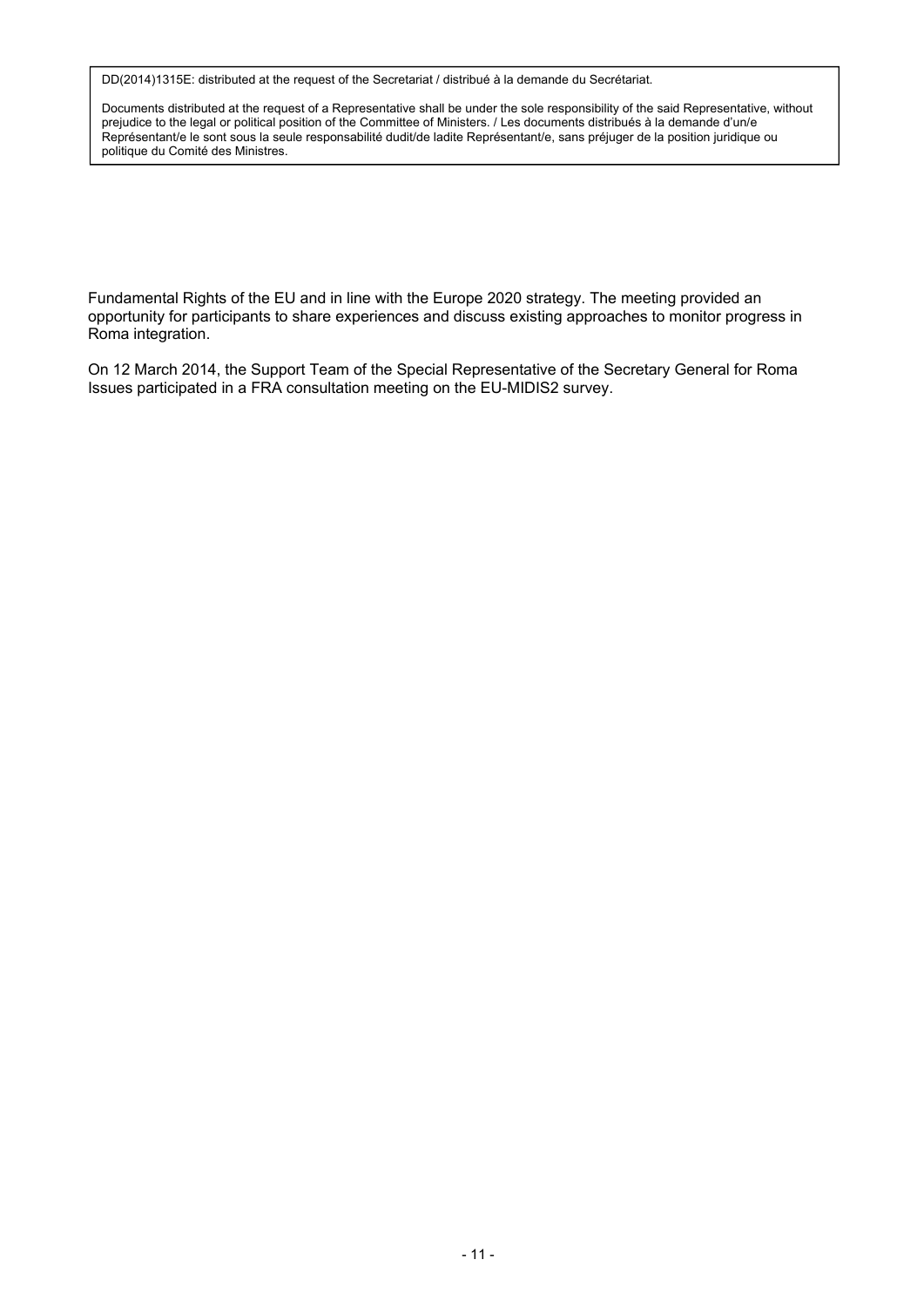Documents distributed at the request of a Representative shall be under the sole responsibility of the said Representative, without prejudice to the legal or political position of the Committee of Ministers. / Les documents distribués à la demande d'un/e Représentant/e le sont sous la seule responsabilité dudit/de ladite Représentant/e, sans préjuger de la position juridique ou politique du Comité des Ministres.

On 14 – 16 May 2014, FRA took part in the 7th meeting of the Ad-hoc Committee of Experts for Roma Issues (CAHROM) organised by the CoE. FRA provided an update on the FRA Member States Ad-hoc Working Party on Roma Integration and the development of indicators to monitor the progress and implementation of National Roma Integration Strategies (the template of the Structure-Process-Outcome (S-P-O) framework of indicators on Roma inclusion), its LERI project, the upcoming reports on employment, education and gender, and the online data visualisation. FRA also had meetings with the CoE and the European Commission on further develop coordination and cooperation on our respective projects (LERI, ROMED II/ROMACT). The focus of the meeting was on the situation of Roma in Europe and recent policy developments at the national level concerning housing, Roma women including early marriages and Roma children.

#### *Equality and non-discrimination*

#### **FRA projects related to discrimination on grounds of disability**

On 21 – 22 November 2013, FRA presented some preliminary findings of the project "Children with disabilities: targeted violence and hostility" during the conference "Full inclusion of children and young people with disabilities into society", organised by the CoE and the Belgian Government.

On 11 February 2014, the CoE participated in an informal peer review meeting to discuss FRA's draft report presenting human rights indicators on the political participation of persons with disabilities across the EU.

On 5 March, FRA attended the meeting of the PACE Committee on Equality and Non-Discrimination at the Austrian parliament, with particular reference to a proposed report on Equality and including for people with Disabilities.

On 11 April 2014, FRA spoke at an international symposium on human rights and disability, organised by the Austrian Federal Ministry of Labour, Social Affairs and Consumer Protection and the CoE. The symposium looked at political perspectives and existing international legal human rights instruments, and their importance for people with disabilities.

#### *For more information:*

http://fra.europa.eu/en/project/2013/political-participation-persons-disabilities?tab=publications.

In June 2014, FRA provided comments – via the EU delegation to the CoE – in response to a call for comments from CDDH members on a draft Additional Protocol to the Convention on Human Rights and Biomedicine (Oviedo Convention) concerning the protection of the human rights and dignity of persons with mental disorder with regard to involuntary placement and involuntary treatment. The comments were prepared in the context of FRA's status as an observer to the CDDH.

## **FRA project: Gender-based violence against women survey**

On 4 March 2014, FRA presented a preview of the results from its study on violence against women to a hearing in the Austrian Parliament in Vienna. The hearing 'Focusing on the victims' needs' was jointly organised by the PACE Committee on Equality and Non-Discrimination and the Parliamentary Network Women Free from Violence.

On 3 April 2014, FRA gave a presentation in Strasbourg to the CoE's Gender Equality Commission. FRA was invited to present the results and conclusions of its EU-wide survey on violence against women. The discussions at the Gender Equality Commission were structured around the five strategic objectives of the CoE Gender Equality Strategy 2014-2017.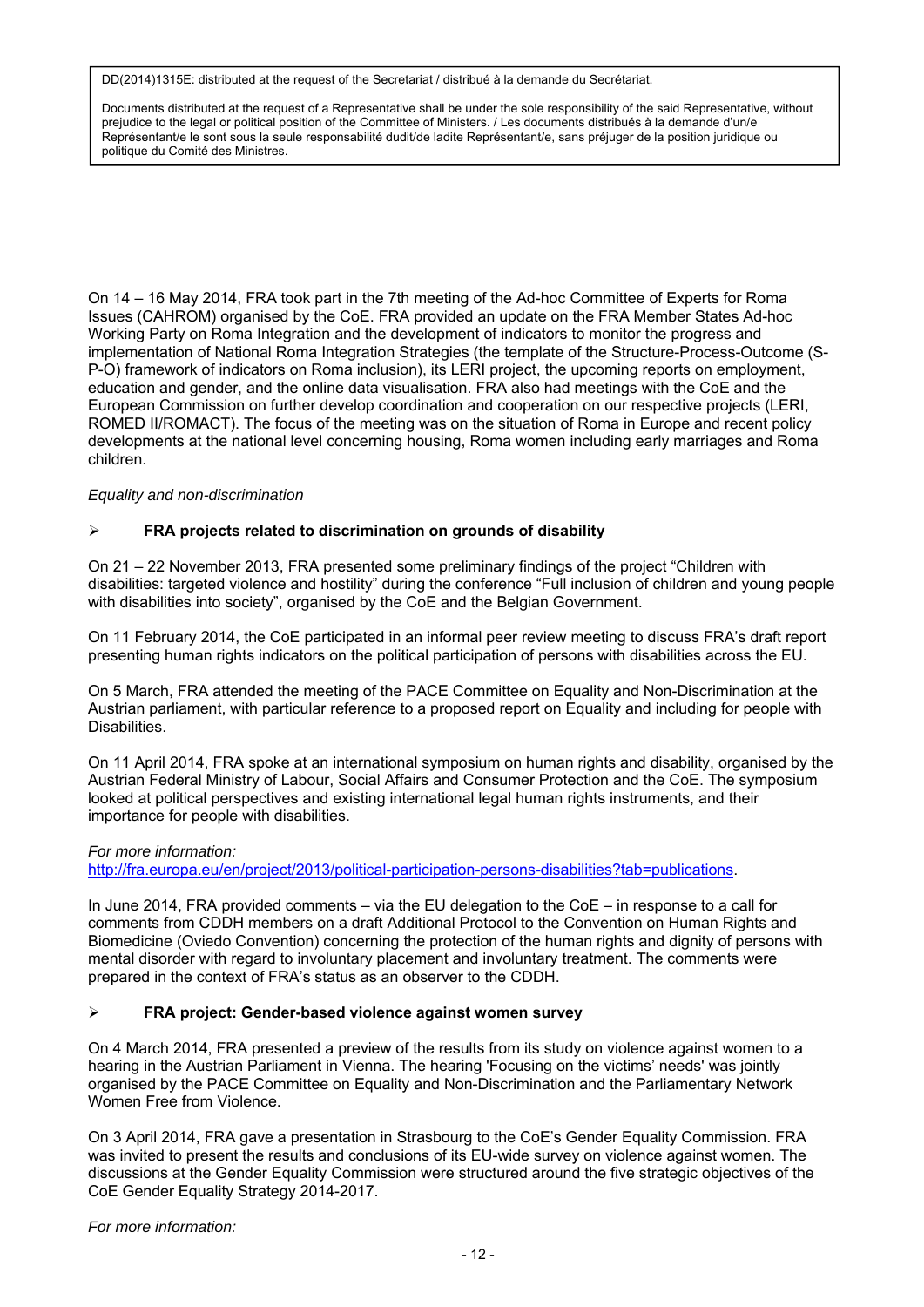Documents distributed at the request of a Representative shall be under the sole responsibility of the said Representative, without prejudice to the legal or political position of the Committee of Ministers. / Les documents distribués à la demande d'un/e Représentant/e le sont sous la seule responsabilité dudit/de ladite Représentant/e, sans préjuger de la position juridique ou politique du Comité des Ministres.

http://fra.europa.eu/en/publication/2014/vaw-survey-main-results.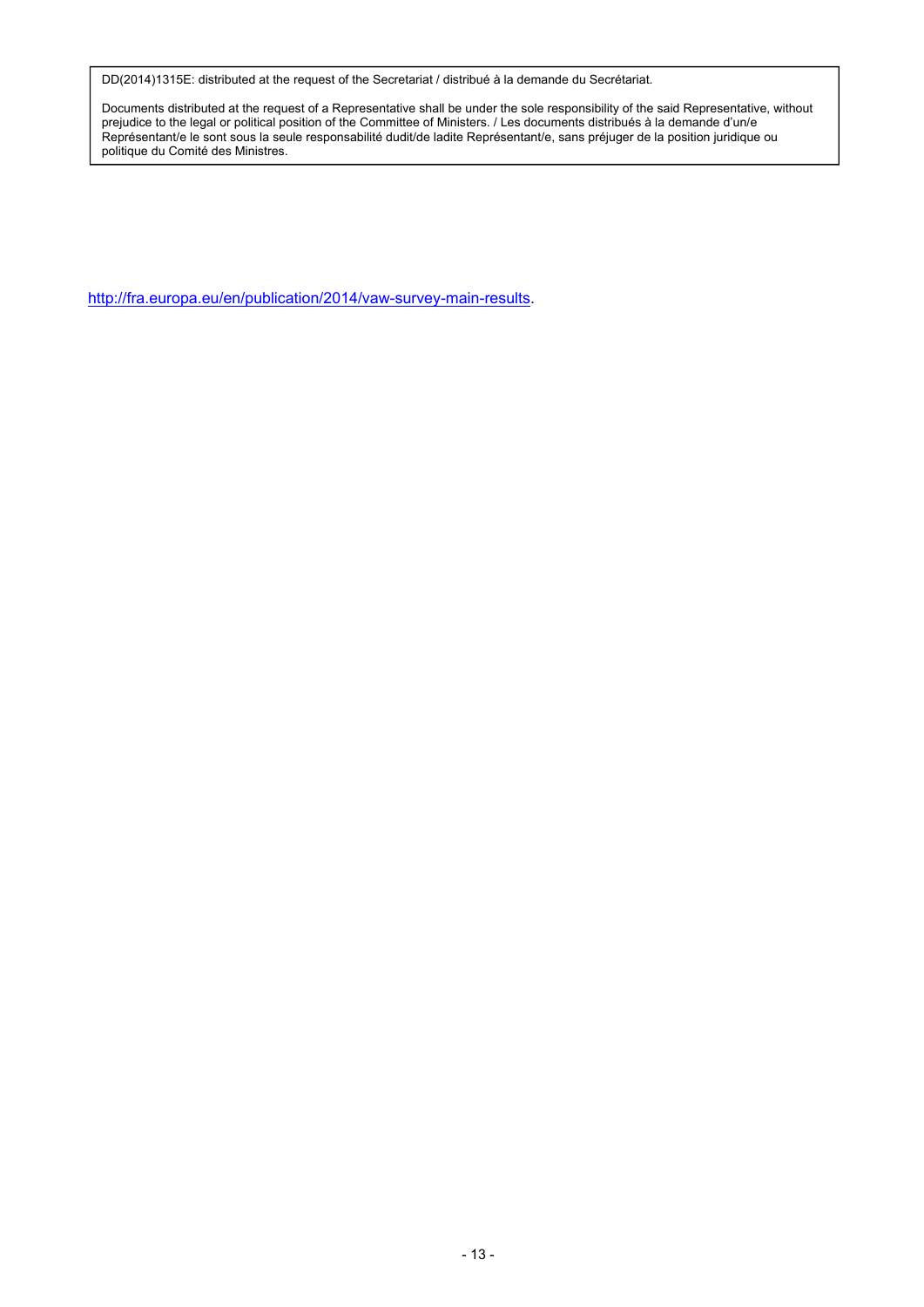Documents distributed at the request of a Representative shall be under the sole responsibility of the said Representative, without prejudice to the legal or political position of the Committee of Ministers. / Les documents distribués à la demande d'un/e Représentant/e le sont sous la seule responsabilité dudit/de ladite Représentant/e, sans préjuger de la position juridique ou politique du Comité des Ministres.

FRA took part in the CoE seminar on 'Tackling the gaps in research and the lack of data disaggregated by sex concerning women's equal access to justice', organised by the CoE's Gender Equality Commission (Paris, 26 – 27 June 2014). The seminar aimed to address equal access of women to justice, as part of the CoE Gender Equality Strategy. FRA gave a presentation on the obstacles that victims face in accessing remedies and reporting incidents, and the needs of the victims, drawing on the results from the agency's survey on violence against women.

#### *For more information:*

http://www.coe.int/t/dghl/standardsetting/equality/05conferences/2014ParisSeminarAccessJustice/default\_en .asp.

On 17 February 2014, the FRA Director took part in the conference 'Not for Sale – Joining Forces against Trafficking in Human Beings' in Vienna. The conference was organised by the Austrian Federal Ministries for European and International Affairs and of the Interior, the CoE, the Organisation for Security and Cooperation in Europe (OSCE), and the Swiss Federal Department of Foreign Affairs.

On 30 June 2014, FRA took part in a seminar on "Human rights for older persons in Europe: Who cares?" in Brussels. The event was organised jointly by the CoE, the European Commission's DG Employment and AGE Platform Europe.

#### *Rights of the Child*

## **FRA project: Children and Justice**

On 26 September 2013, FRA took part in the 6th steering group meeting of the European Commission's study to collect data on children in judicial proceedings. During the meeting, steering group members shared information about current work of the Commission, CoE, and FRA, including how the work is interlinked. They also discussed further cooperation on child-friendly versions of the CoE guidelines on access to justice for children.

FRA presented the preliminary findings of its children and justice project at a high-level conference in Dubrovnik that took place from 26 to 28 March 2014. The CoE event was entitled "Growing with children's rights: Progress of Implementation of the Council of Europe Strategy on Children Rights 2012-2015".

On 19 May 2014, FRA took part in a one-day working meeting in Strasbourg, organised by the Children's Rights Division of the CoE. The goal of the meeting was to explore the possibilities of developing a childfriendly version of the CoE guidelines on child-friendly justice.

On 11 June 2014, FRA took part in a one-day strategic planning meeting in Paris on how to implement the CoE's child-friendly justice guidelines and best assist national actors in the justice system.

#### *For more information:*

http://fra.europa.eu/en/project/2012/children-and-justice.

#### *Asylum, immigration and integration of migrants; visa and border control*

On 21 – 22 November 2013, FRA took part in the conference on "Immigration detention in Europe: Establishing common concerns and developing minimum standards" in Strasbourg. The conference was organised jointly by the CoE and the UK National Preventive Mechanism under the Optional Protocol to the Convention against Torture (OPCAT). The event underlined the need for developing immigration detention standards and identified the major elements of such standards.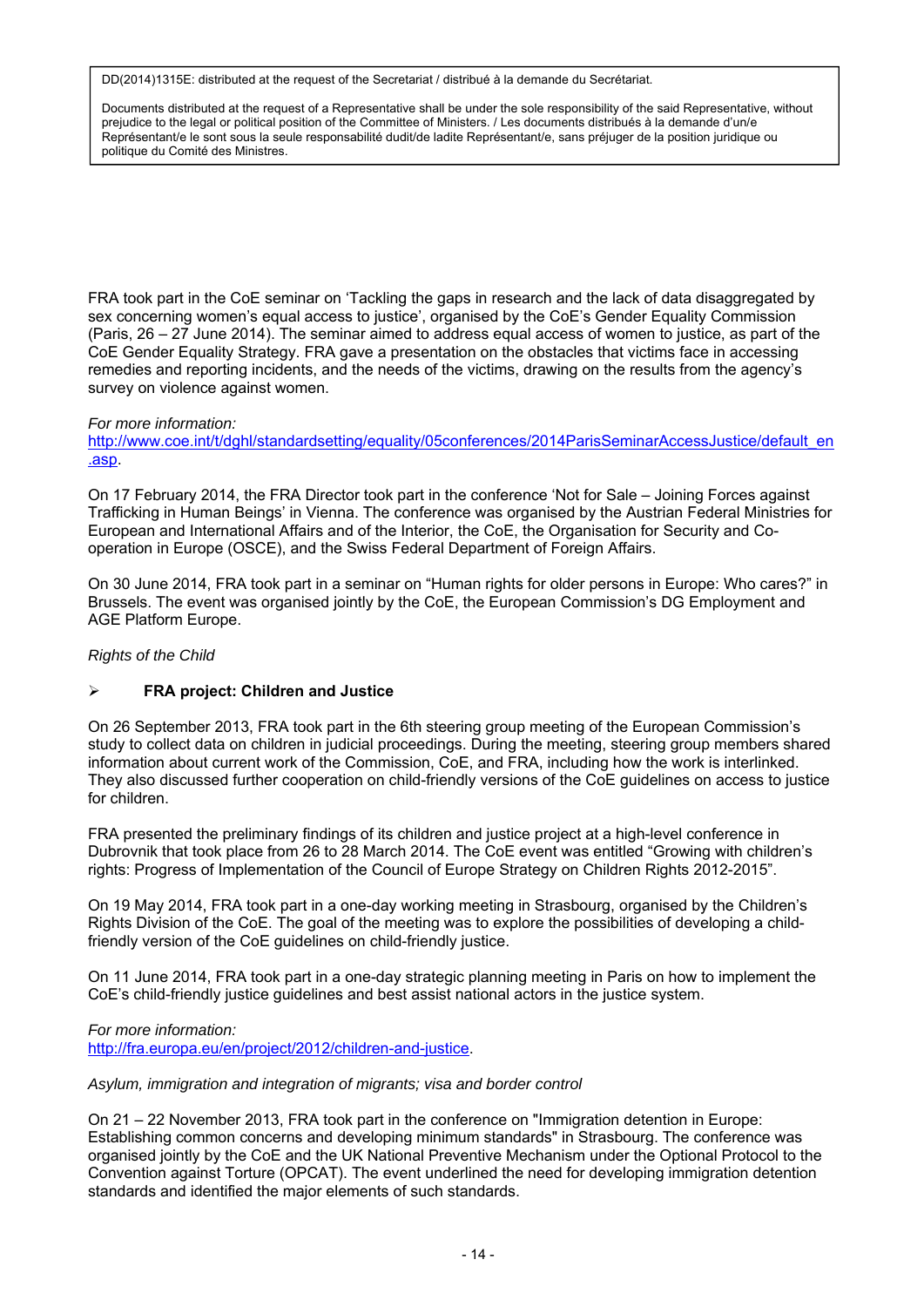Documents distributed at the request of a Representative shall be under the sole responsibility of the said Representative, without prejudice to the legal or political position of the Committee of Ministers. / Les documents distribués à la demande d'un/e Représentant/e le sont sous la seule responsabilité dudit/de ladite Représentant/e, sans préjuger de la position juridique ou politique du Comité des Ministres.

Within the reporting period, the CoE actively participated in the "Frontex Consultative Forum on Fundamental Rights", which is co-chaired by FRA and the Jesuit Refugee Service (JRS).

During autumn 2013, it commented on the draft FRA report on criminalisation of irregular migrants and persons who engage with them.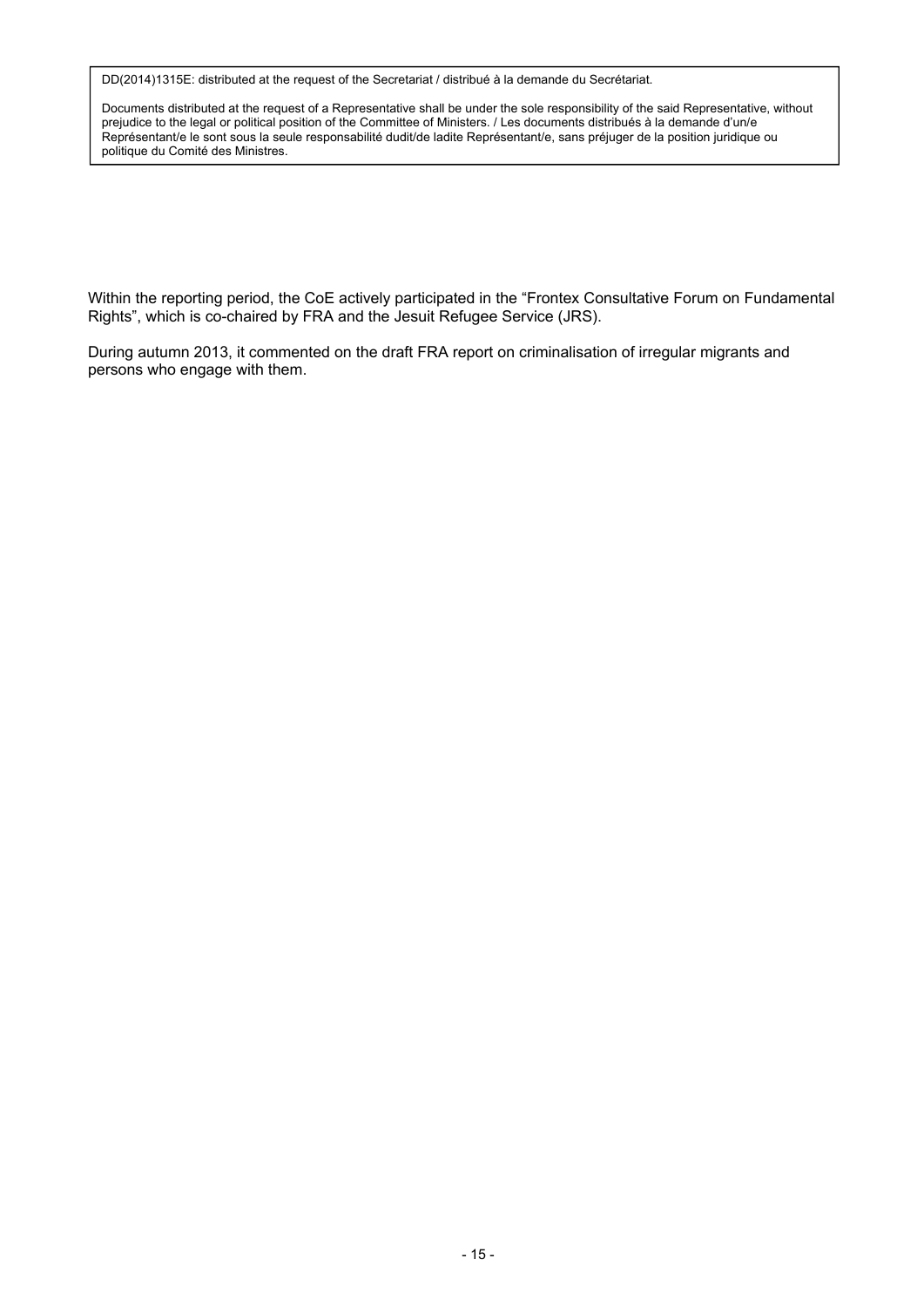Documents distributed at the request of a Representative shall be under the sole responsibility of the said Representative, without prejudice to the legal or political position of the Committee of Ministers. / Les documents distribués à la demande d'un/e Représentant/e le sont sous la seule responsabilité dudit/de ladite Représentant/e, sans préjuger de la position juridique ou politique du Comité des Ministres.

During autumn 2013, FRA also engaged with ECRI in support of its work to develop a general policy recommendation on irregular migrants. FRA was drawing upon the findings of its report on fundamental rights of irregular migrants and relevant follow-up work, such as fundamental rights guidance on practices to apprehend irregular migrants and the paper on criminalisation of irregular migrants and persons who engage with them.

#### *Access to efficient and independent justice*

On 1 October 2013, the Vice-President of the CoE's European Commission for the Efficiency of Justice visited the FRA. The Vice-President met with the Director as well as FRA staff working on justice-related issues to discuss areas of cooperation, including data collection and indicators.

On 3 – 4 April 2014, FRA participated in an academic conference on "Strengthening the Rule of Law in Europe" in Innsbruck, organised under the Austrian Chairmanship of the CoE's Committee of Ministers. FRA's presentation focused on 'The rule of law and the role of fundamental rights indicators'.

On 7 – 8 October 2013, the conference 'Strengthening fundamental rights protection together in a changing human rights landscape' was organised jointly by FRA, the CoE, the European Network of Equality Bodies (Equinet) and the European Network of National Human Rights Institutions (ENNHRI). The CoE Commissioner for Human Rights and the FRA Director addressed the conference. Representatives from various human rights bodies across the EU discussed how to work together to enhance human rights protection at the national, European and international level. It was the first time that National Human Rights Institutions, Equality Bodies and Ombudsperson Institutions across Europe had come together in one place with the CoE, FRA, the UN and ODIHR.

## **FRA project: 'Joining up Fundamental Rights' toolkit**

On 15 November 2013, FRA presented its joined-up fundamental rights toolkit to the CoE's European Committee on Local and Regional Democracy in Strasbourg. FRA discussed the use and further development of the toolkit with representatives of local and regional authorities of CoE member states.

*For more information:*  http://fra.europa.eu/en/project/2011/joined-governance-connecting-fundamental-rights.

On 27 – 28 March 2014, FRA presented its 'Joining up fundamental rights' toolkit during a workshop on developing and implementing national action plans for human rights in Strasbourg. The event was organised by the CoE's Commissioner for Human Rights. The aim of the meeting was to take stock of current initiatives and encourage the development of new action plans. FRA's toolkit is an online collection of tools on how to implement fundamental rights across all levels and sectors of government.

*For more information:*  http://www.coe.int/en/web/commissioner/systematic-human-rights-work

## *Information Society, Privacy and Data Protection*

On 24 – 25 September 2013, FRA took part in the "Transparency to protect internet freedom: a shared commitment" multi-stakeholder dialogue meeting on enhanced cooperation for informed decision making in Strasbourg, organised by the CoE.

On 7 – 8 November 2013, FRA participated in the "Conference on freedom of expression and democracy in the digital age – opportunities, rights, responsibilities" in Belgrade. The ministerial conference addressed issues related to access to the internet and fundamental rights, threats to journalism, media pluralism,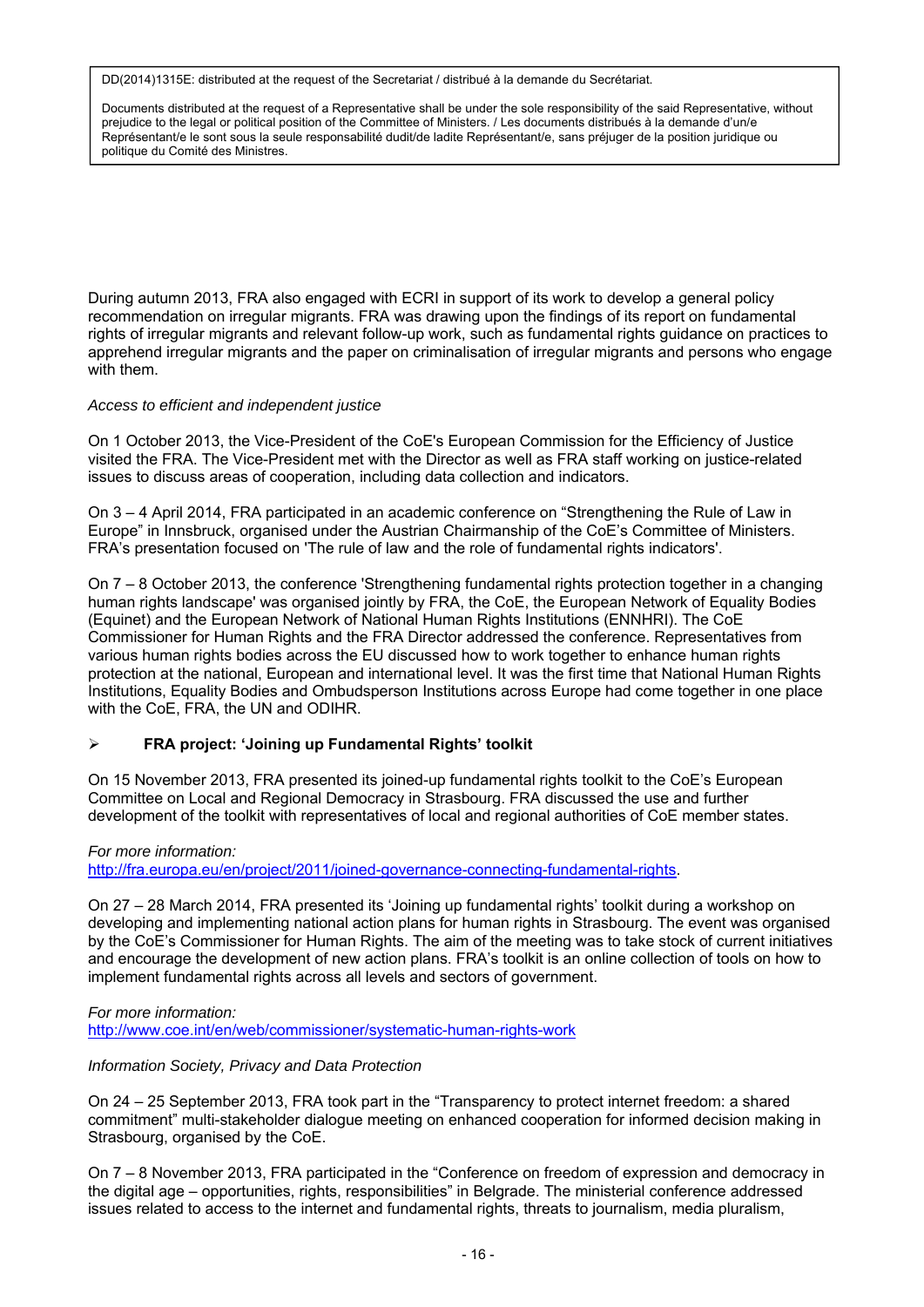Documents distributed at the request of a Representative shall be under the sole responsibility of the said Representative, without prejudice to the legal or political position of the Committee of Ministers. / Les documents distribués à la demande d'un/e Représentant/e le sont sous la seule responsabilité dudit/de ladite Représentant/e, sans préjuger de la position juridique ou politique du Comité des Ministres.

diversity and hate speech online. The conference adopted a political declaration that will guide the future work of the CoE in the coming years.

FRA staff participated in a conference for legal experts entitled "Working together for Europe. Interrelations between the Council of Europe, European Union and Member States," organised under the Austrian Chairmanship of the CoE's Committee of Ministers on 15 November 2013 in Vienna. The conference addressed issues of cooperation and coordination between the EU and the CoE in specific fields such as data protection, online media, cybercrime and non-discrimination.

On 3 – 6 December 2013, FRA staff participated in the 5th meeting of the CoE's Steering Committee on Media and the Information Society (CDMSI). The discussion focused, among others things, on the draft Guide on human rights for Internet users.

On 16 January 2014, a stakeholder meeting was organised at the FRA premises in Vienna to discuss FRA's involvement in the area of information society and to elaborate concrete suggestions for future projects. The CoE was represented by the following persons: the CoE's Coordinator for Information Society and Internet Governance, a Bureau member of the CoE's Steering Committee on Media and the Information Society (CDMSI) and member of the CoE's expert group on rights of internet users (MSI-DUI), the representative of Germany in the CDMSI and Chair of the CoE's Committee of experts on cross-border flow of Internet traffic and Internet freedom (MSI-INT), and the representative of Austria in the CDMSI.

## **FRA project: Access to Data Protection Remedies in EU Member States**

On 13 – 14 March 2014, FRA presented the results of the FRA report on access to data protection remedies in EU Member States at a conference in Graz on 'Shaping the Digital Environment – Ensuring our Rights on the Internet'. The conference was organised by the government of Austria in cooperation with the CoE. The event assessed the challenges faced by internet users to protect their human rights and suggested area of activities that the next internet governance strategy of the CoE (2016 – 2019) should focus on.

#### *For more information:*

http://fra.europa.eu/en/publication/2014/access-data-protection-remedies-eu-member-states.

On 12 – 13 June 2014, FRA took part in the European Dialogue on Internet Governance (EuroDIG 2014) event in Berlin. This year's theme was 'Digital society at stake – Europe and the future of the Internet'. During the workshop 'Hate speech and its consequences for human rights online', FRA presented relevant findings from its latest surveys: the EU LGBT survey, its survey of Jewish people's experiences and perceptions of discrimination and hate crime in European Union Member States, and its survey on genderbased violence against women.

#### CoE-FRA-Equinet-ENNHRI cooperation

On 7 - 8 October 2013, the CoE, FRA, the European Network of Equality Bodies (Equinet) and the European Network of National Human Rights Institutions (ENNHRI) organised a meeting on "Strengthening fundamental rights protection together in a changing human rights landscape" in Vienna. The joint meeting focused on how the current economic situation has an impact on fundamental rights protection and on national institutions with a human rights remit. One hundred participants from thirty-six European countries representing national human rights institutions, equality bodies and ombudsmen, as well as the UN and ODIHR took part in this meeting.

The meeting set the scene for closer cooperation among national bodies and between national and international bodies. It was agreed to establish platforms for collaboration on pressing topics, such as asylum and migration, Roma integration, combating hate crime, and advancing social and economic rights and socio-economic equality. This idea was further elaborated on in a meeting organised by the CoE in Brussels